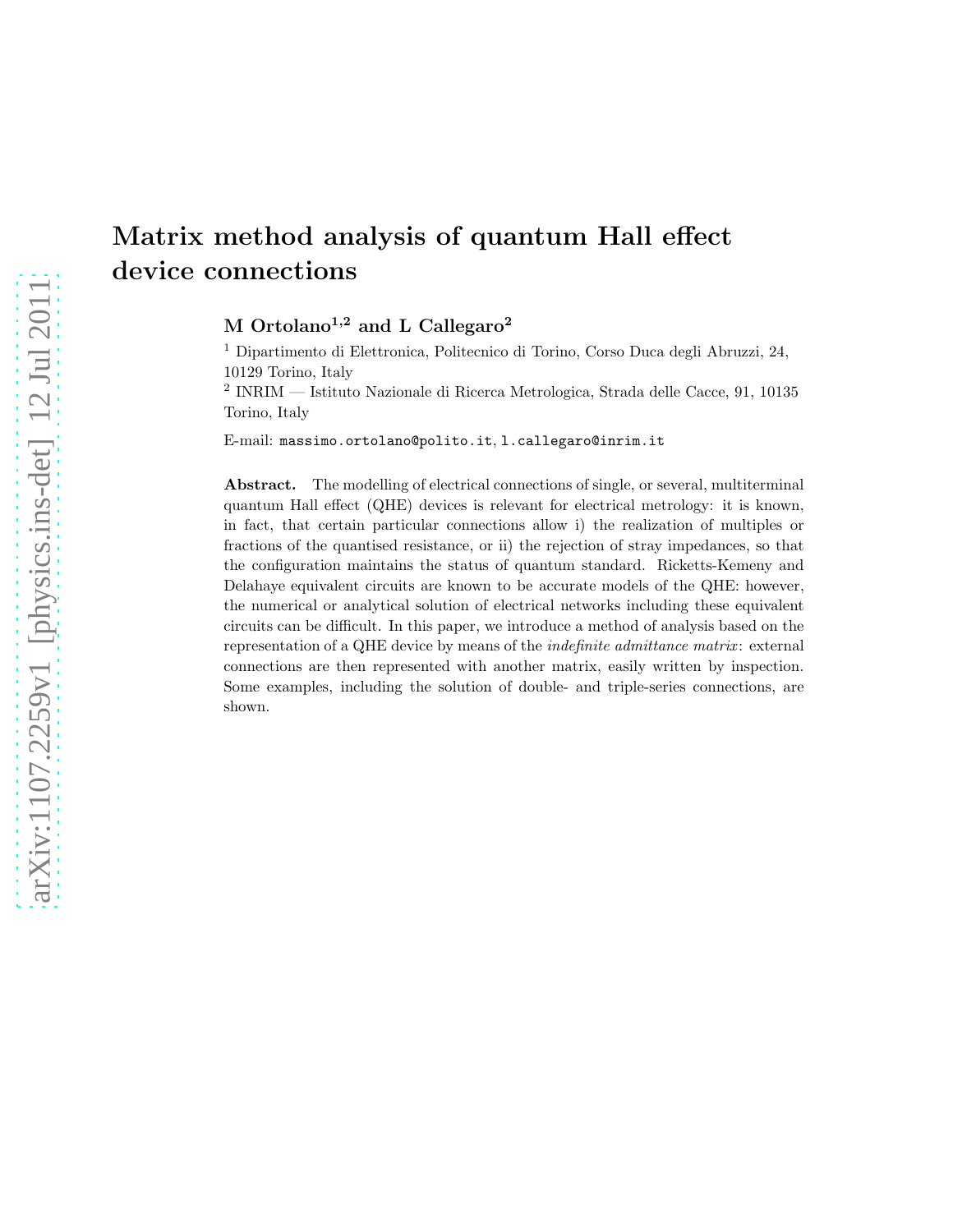# 1. Introduction

National metrology institutes reproduce the unit of resistance, the ohm, by means of quantum Hall effect (QHE) devices. Present experiments (see [\[1\]](#page-10-0) for a recent review) are based on multiterminal (typically 8 terminals) semiconductor devices where a twodimensional electron gas (2DEG) is created. At low temperature, and under appropriate values of magnetic flux density **B**, the 2DEG resistance is quantised:  $R_H = R_K/i$ , where  $R_{\rm K} = h/e^2$  is the von Klitzing constant and *i* is the plateau index.

The accurate measurement of  $R_H$  has to reject any stray resistance (in dc) or impedance (in ac) which is added by the device contacts and the external wiring. Even though a simple four-terminal connection can be sufficient for dc measurements on a single device, the series or parallel connection of several devices  $[2,3]$  $[2,3]$ , the realization of single-chip quantum Hall arrays [\[4\]](#page-11-0) and measurements in the ac regime [\[5\]](#page-11-1) ask for more complex connection schemes, usually based on the double- or triple-series connections introduced by Delahaye [\[2\]](#page-10-1).

In single device double- and triple-series connections, only adjacent terminals are short-circuited together, and this yields a resistance value of  $R_{\rm H}$ . However, when nonadjacent terminals are short-circuited together, the resulting resistance value can be a multiple or a fraction of  $R_H$ . Fang [\[6,](#page-11-2) figure 1(a)] experimentally investigated several connections achieving resistances values# of  $\frac{1}{2}$  $\frac{1}{3}R_{\rm H}$ , 1  $\frac{1}{2}R_{\rm H}$ 2  $\frac{2}{3}R_{\rm H}$ , 3  $\frac{1}{2}R_{\rm H}$ ,  $2R_{\rm H}$ ,  $3R_{\rm H}$  with the same 6-terminal device at a single plateau.

DC analytical modelling of double- and triple-series connections of single and twin devices was performed in [\[2\]](#page-10-1) and [\[3\]](#page-10-2); in [\[5\]](#page-11-1) the analysis was extended to the ac regime. The modelling process is based on the Ricketts-Kemeny model [\[7\]](#page-11-3) of the quantum Hall device, or on its derived ones  $[2, 5]$  $[2, 5]$ . The above analyses were carried out by applying Kirchhoff's laws to the chosen model with constraints given by the external connections. Then, the resulting equations were solved to determine a particular fourterminal resistance (or impedance). Such analytical calculations can be tedious and error-prone, and numerical simulations can have problems of convergence [\[8\]](#page-11-4). Therefore, only a few connection schemes of known practical relevance have been analysed in full.

In this paper, we propose a general approach for modelling the electrical behaviour of multiterminal QHE devices with external connections. This method is based on the use of the so-called indefinite admittance matrix. Four-terminal resistances can then be determined from matrix equations depending on two matrices: one that represents the unconnected device (or devices); another that represents the external connections and that can be easily written by inspection.

<span id="page-1-0"></span>‡ Neglecting contact and wire resistances.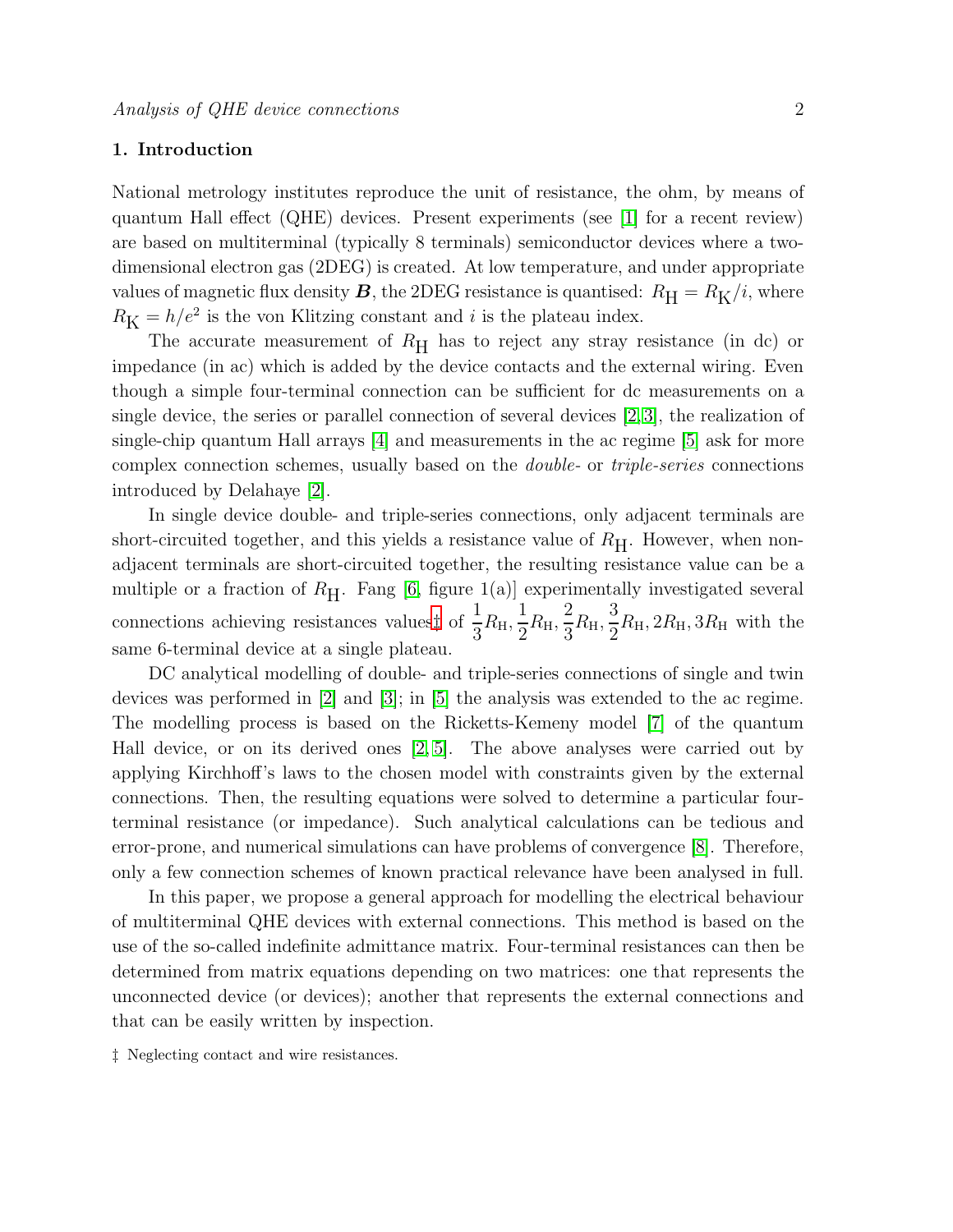

<span id="page-2-0"></span>Figure 1. Multiterminal element representation with reference polarities and directions: terminal voltages are measured with respect to the arbitrary reference point  $O$ ; terminal currents flowing into  $\mathcal N$  are considered positive.

# 2. The indefinite admittance matrix and its properties

Consider the *n*-terminal element N of figure [1](#page-2-0) and let the terminal voltages  $E_1, \ldots, E_n$ be measured with respect to an arbitrary reference point  $O$  (datum node). We make the following assumptions:

- $A1 \mathcal{N}$  is linear and time-invariant.
- A2 Whenever  $\mathcal N$  is connected to an external network, the complete circuit is uniquely solvable.
- **A3** The sum of the terminal currents  $J_1, \ldots, J_n$  is identically zero, i.e.  $\sum_k J_k = 0$ .
- A4 The terminal currents are invariant under a change of the reference point, i.e. under the transformation  $E_k \mapsto E_k + E_0$ .

By means of assumptions  $A1$  and  $A2$ , when N is connected to an external network, we can write the relations between its terminal currents and voltages as

<span id="page-2-2"></span>
$$
J_k = \sum_{l=0}^{n} \bar{y}_{kl} E_l, \qquad k = 1, \dots, n,
$$
 (1)

where the admittance coefficients  $\bar{y}_{kl}$  are complex quantities defined by the equation

$$
\bar{y}_{kl} = \left. \frac{J_k}{E_l} \right|_{E_j = 0, j \neq l}.
$$
\n
$$
(2)
$$

The set of equations [\(1\)](#page-2-2) can be put in matrix form as

$$
\mathbf{J} = \bar{\mathbf{Y}} \mathbf{E},\tag{3}
$$

where **J** and **E** are the column vectors  $(J_1, \ldots, J_n)$ <sup>T</sup> and  $(E_1, \ldots, E_n)$ <sup>T</sup> (T denotes the transpose operation), and  $\bar{Y}$  is the matrix  $(\bar{y}_{kl})_{n\times n}$ . This matrix, which has been called by Shekel [\[9\]](#page-11-5) the indefinite admittance matrix, has the following properties [\[9–](#page-11-5)[12\]](#page-11-6):

<span id="page-2-1"></span>§ Throughout this work, voltages and currents are to be understood as voltage and current phasors.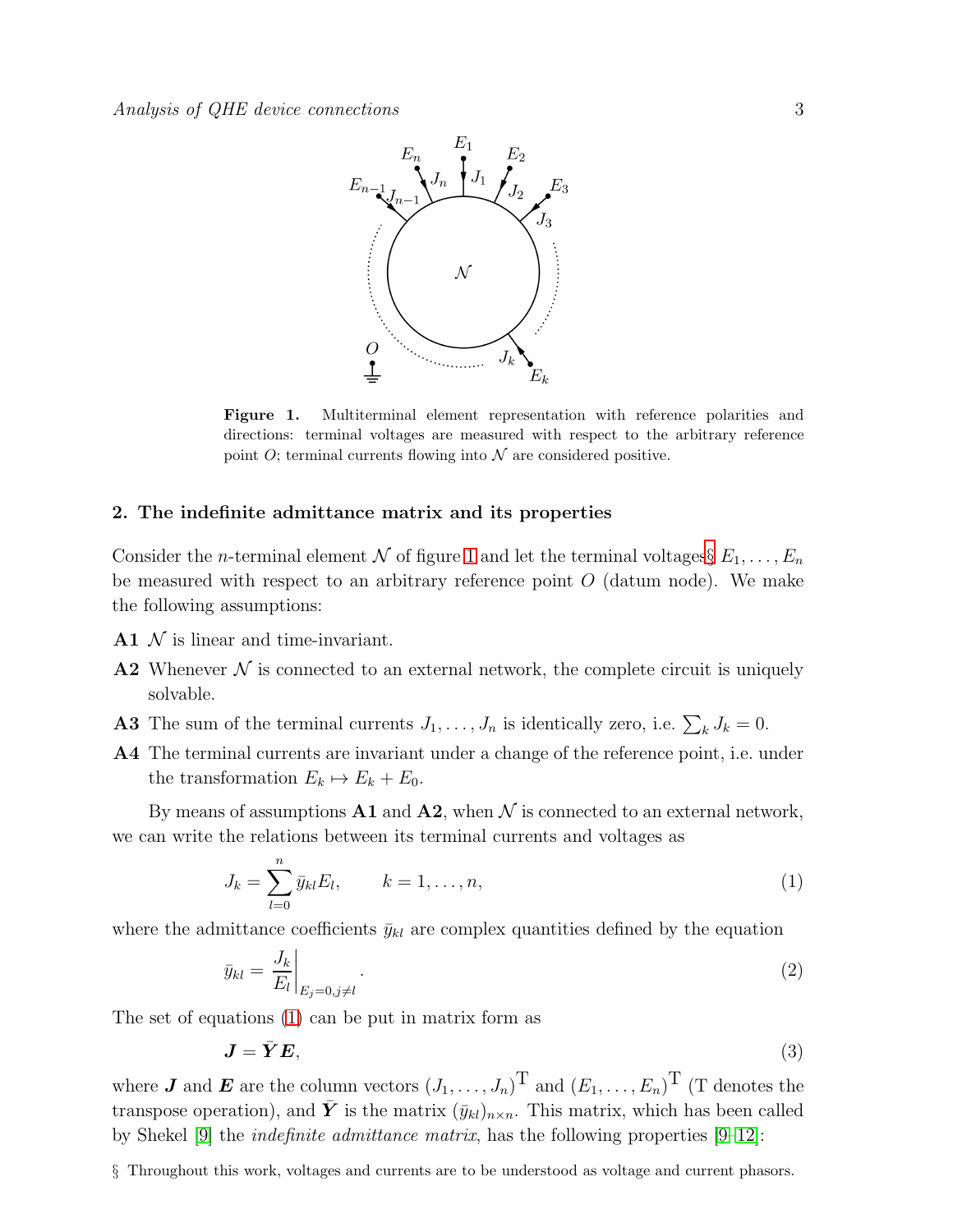

<span id="page-3-0"></span>Figure 2. Circuit for the definition of four-terminal impedances.

- **P1** The sum of the elements of each column is identically zero, i.e.  $\sum_{k} \bar{y}_{kl} = 0$  for any l. This property is a direct consequence of assumption A3.
- **P2** The sum of the elements of each row is identically zero, i.e.  $\sum_l \bar{y}_{kl} = 0$  for any k. This property is a direct consequence of assumption A4. Indeed, these first two properties imply that  $Y$  is a singular matrix.
- **P3** If its rth terminal is grounded, N can be regarded as an  $(n-1)$ -port with port voltages  $E_1, \ldots, E_{r-1}, E_{r+1}, \ldots, E_n$ . In this case, the non-singular  $(n-1) \times (n-1)$ short-circuit admittance matrix  $\mathbf{Y} = (y_{kl})$  of the  $(n-1)$ -port can be obtained from  $\overline{Y}$  by deleting the rth row and column. Moreover, since Y is non-singular, it can be used to determine the  $(n - 1) \times (n - 1)$  open-circuit impedance matrix  $\mathbf{Z} = (z_{kl}) = \mathbf{Y}^{-1}$  of the  $(n-1)$ -port [\[12\]](#page-11-6).

In the application of QHE devices to resistance and impedance metrology, one is usually concerned with the determination of four-terminal transfer resistances and impedances. With reference to figure [2,](#page-3-0) we define the four-terminal impedance  $Z_{ij,kl}$ as the ratio of the open-circuit voltage  $V_{ij} = E_i - E_j$  to the current  $I_{kl}$  flowing into terminal  $k$  and out of terminal  $l$ , when all other terminals are open-circuited:

$$
Z_{ij,kl} = \left. \frac{V_{ij}}{I_{kl}} \right|_{I_m = 0; m \neq k, l} . \tag{4}
$$

Throughout this work, impedances of the form  $Z_{il,kl}$ , i.e. with one terminal in common, are referred to as three-terminal impedances, and that of the form  $Z_{kl,kl}$ , i.e. with two terminals in common, are referred to as two-terminal impedances.

One way of determining  $Z_{i,j,kl}$  from Y makes use of property P3 above and is based on the fact that one can "transform" the *n*-terminal  $N$  into an  $(n-1)$ -port by grounding one terminal, as shown in figure [3](#page-4-0) for the rth terminal. In this case, the terminal pairs  $kr$ and lr can be considered as input ports, respectively driven by the currents  $I_{kl}$  and  $-I_{kl}$ , while the terminal pairs ir and  $jr$  can be considered as output ports with port voltages  $V_{ir}$  and  $V_{jr}$ , so that the ratio  $V_{ij}/I_{kl} = (V_{ir} - V_{jr})/I_{kl}$  can be easily determined from the open-circuit impedance matrix  $Z$  obtained from the application of property P3. This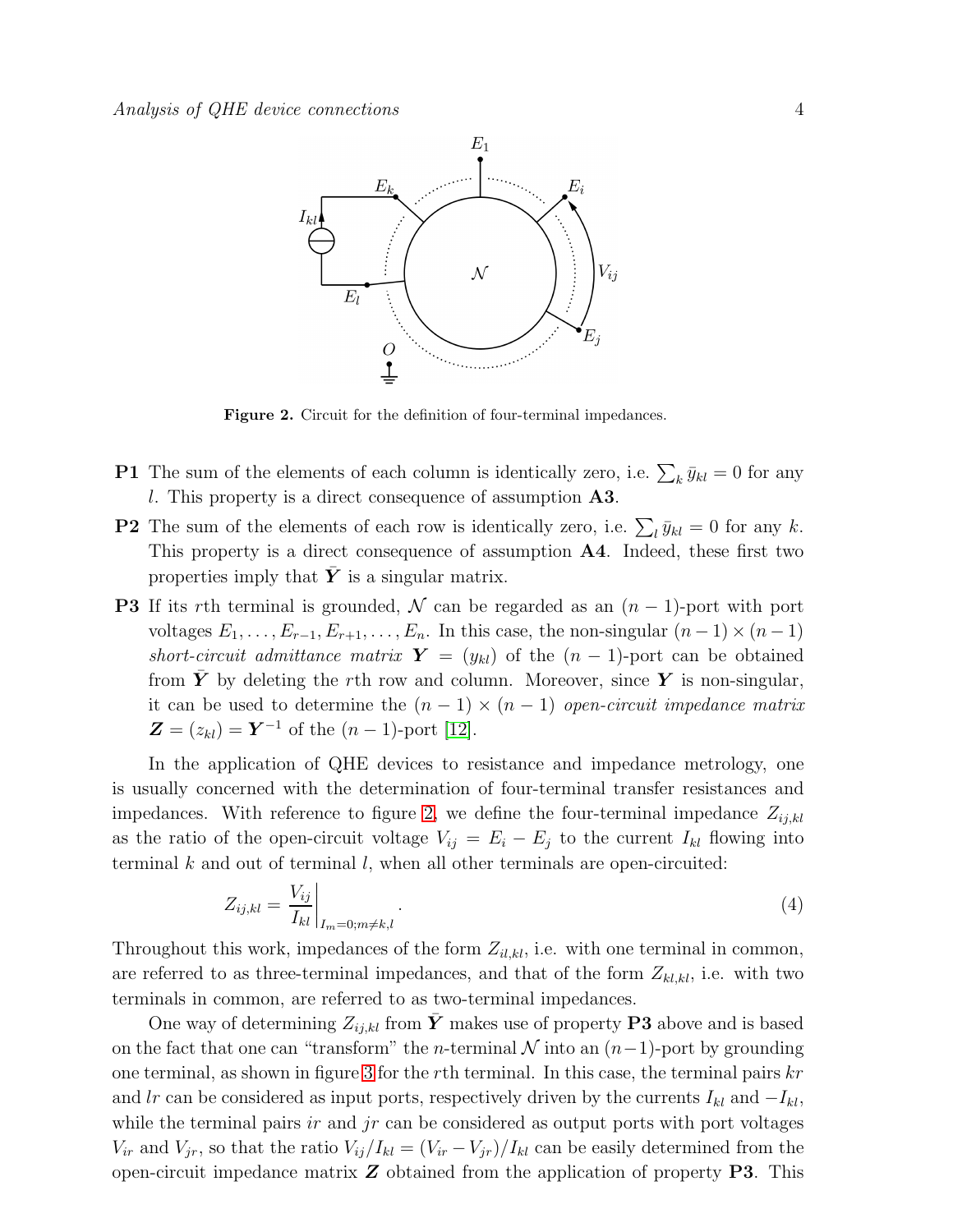

**Figure 3.** The *n*-terminal can be turned into an  $(n-1)$ -port by grounding one terminal (terminal  $r$  in the figure).

<span id="page-4-0"></span>

<span id="page-4-1"></span>Figure 4. Ideal QHE device ring-array DC equivalent circuit (see text for explanation);  $r = R_H/2$ .

method is described in detail in section [4](#page-5-0) by means of examples. A more straightforward, albeit more cumbersome, method of determining  $Z_{ij,kl}$  from  $\bar{Y}$  is described in [\[11\]](#page-11-7).

#### 3. The ideal QHE device

Figure [4](#page-4-1) shows the portion between terminals  $m-1$  and m of the ring-array DC equivalent circuit of an ideal n-terminal QHE device, as proposed by Delahaye [\[2\]](#page-10-1). The magnetic flux density  $\bm{B}$  points out of the page: reversing  $\bm{B}$ , reverses the sign of the current-controlled voltage sources. Applying Kirchhoff's voltage law (KVL) to nodes  $m-1$ ,  $(m-1)^\lozenge$ ,  $m^\lozenge$  and m yields

$$
J_m = G_H(E_m - E_{m-1}), \qquad m = 1, \dots, n,
$$
\n(5)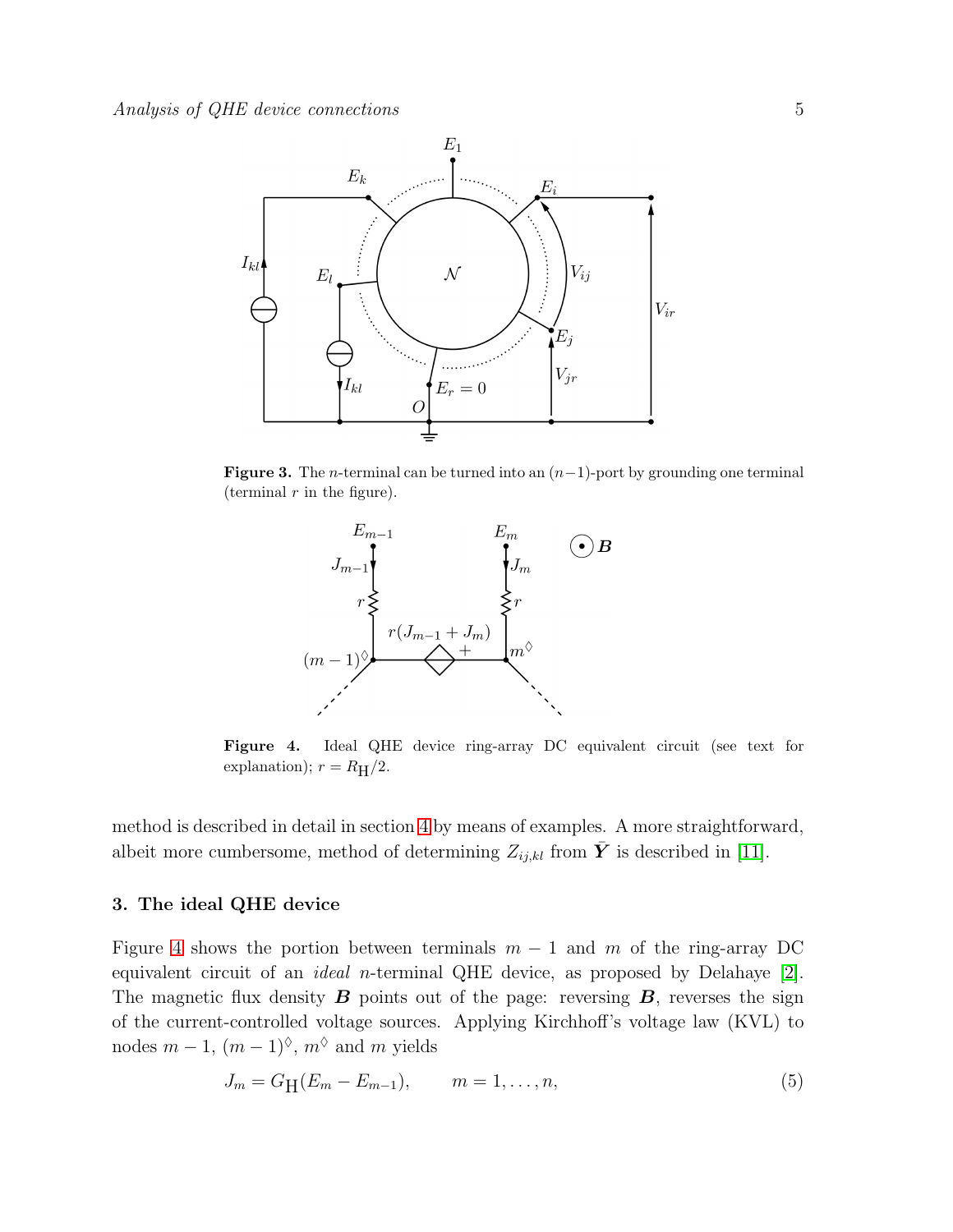

<span id="page-5-1"></span>Figure 5. Example of QHE device double series connection (see text for explanation).

where  $G_H = 1/(2r) = 1/R_H$  and it is assumed that  $E_0 \equiv E_n$ . The above set of equations directly determines the indefinite admittance matrix  $\bar{Y}_i$  of the ideal QHE device:

<span id="page-5-2"></span>
$$
\bar{\mathbf{Y}}_{\mathbf{i}} = G_{\mathbf{H}} \begin{pmatrix} 1 & 0 & \cdots & 0 & -1 \\ -1 & 1 & 0 & & 0 \\ \vdots & -1 & 1 & \ddots & \vdots \\ 0 & & \ddots & \ddots & 0 \\ 0 & 0 & \cdots & -1 & 1 \end{pmatrix}, \tag{6}
$$

<span id="page-5-0"></span>which is an  $n \times n$  circulant matrix.

## 4. Examples: single-device connections

As was pointed out by Fang [\[6\]](#page-11-2) and Delahaye [\[2\]](#page-10-1), multiterminal QHE devices can be connected in different ways to obtain multiples and fractions of the quantised Hall resistance. In this section, we describe how to analyse single-device connections by means of the indefinite admittance matrix.

Consider the simple example of figure  $5(a)$ , where a 6-terminal device is employed in a typical double-series connection with terminals 1,6 and 3,4 short-circuited. Suppose that the two-terminal impedance  $Z_{14,14}$  is to be determined: this means, as shown in figure [5\(](#page-5-1)b), that one has to inject a current I between terminals 1 and 4 and to measure the voltage  $E_1 - E_4$  to obtain  $Z_{14,14} = (E_1 - E_4)/I$ . Now, in order to determine  $Z_{14,14}$ , proceed as follow (see [\[9\]](#page-11-5) for details).

- (i) Ground one terminal. In the above example, for simplicity, we have chosen to ground terminal 4, as shown in figure  $5(c)$ .
- (ii) Choose a set  $V_1, \ldots, V_{n'}$  of independent port voltages  $(V_1, V_2, V_3$  in figure  $5(c)$ ). In general, since short-circuiting terminals constraints the terminal voltages, it is  $n' < n - 1$ .
- (iii) Write down the relations between the terminal voltages and the port voltages: since these relations are linear, they can be written in matrix form as

$$
E = AV, \tag{7}
$$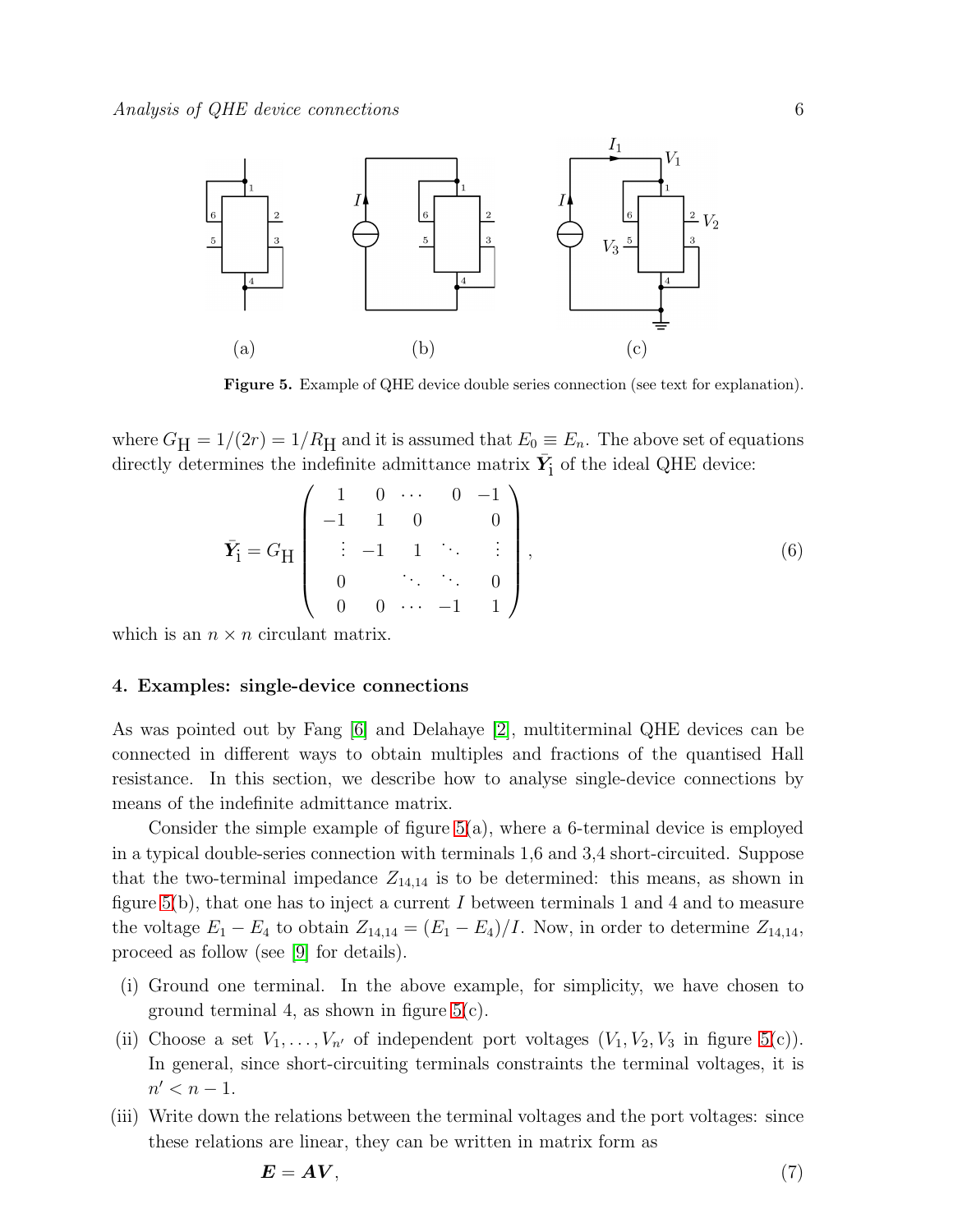where, in general, **A** is an  $n \times n'$  matrix and  $\boldsymbol{V} = (V_1, \ldots, V_{n'})^{\text{T}}$ . For the circuit of figure  $5(c)$ ,

$$
E_1 = E_6 = V_1, \text{ (terminals 1 and 6 are short-circuited)}
$$
  
\n
$$
E_2 = V_2,
$$
  
\n
$$
E_3 = E_4 = 0, \text{ (terminals 3 and 4 are grounded)}
$$
  
\n
$$
E_5 = V_3,
$$
\n(8)

and therefore

$$
\mathbf{A} = \begin{pmatrix} 1 & 0 & 0 \\ 0 & 1 & 0 \\ 0 & 0 & 0 \\ 0 & 0 & 0 \\ 0 & 0 & 1 \\ 1 & 0 & 0 \end{pmatrix} . \tag{9}
$$

The corresponding port current vector  $\mathbf{I} = (I_1, \ldots, I_{n'})^{\text{T}}$  is related to the terminal current vector  $\boldsymbol{J}$  by the equation

$$
I = A^{\mathrm{T}}J,\tag{10}
$$

so that the power flowing into the device is invariant, i.e.  $\boldsymbol{V}^{\mathrm{T}}\boldsymbol{I} = \boldsymbol{E}^{\mathrm{T}}\boldsymbol{J}$ .

(iv) Determine the  $n' \times n'$  admittance matrix

<span id="page-6-0"></span>
$$
Y = A^{\mathrm{T}} \bar{Y} A \tag{11}
$$

which relates the port current vector to the port voltage vector,  $\mathbf{I} = \mathbf{Y}\mathbf{V}$ . Since at least one terminal is grounded, by virtue of  $P3$ ,  $Y$  is a non-singular short-circuit admittance matrix whose inverse is the open-circuit impedance matrix  $\mathbf{Z} = \mathbf{Y}^{-1}$ . For the circuit of figure [5\(](#page-5-1)c), with  $\bar{Y} = \bar{Y}_i$ , one obtains

$$
\mathbf{Y} = G_{\mathrm{H}} \begin{pmatrix} 1 & 0 & -1 \\ -1 & 1 & 0 \\ 0 & 0 & 1 \end{pmatrix} \tag{12}
$$

and

$$
\mathbf{Z} = R_{\rm H} \begin{pmatrix} 1 & 0 & 1 \\ 1 & 1 & 1 \\ 0 & 0 & 1 \end{pmatrix} . \tag{13}
$$

 $(v)$  Identify the input and the output ports. In the example of figure  $5(c)$ , there are only one input port and one output port, and both coincide with port 1. Thus,

$$
Z_{14,14} = \frac{E_1 - E_4}{I} = \frac{V_1}{I_1} = z_{11} = R_{\text{H}}.
$$
\n(14)

A second, more significant, example is shown in figure  $6(a)$ . This is one of the connections experimentally analysed by Fang and Stiles  $[6, \text{ figure } 1(a)]$ . In this case, suppose that the two-terminal impedance  $Z_{14,14}$  and the four-terminal impedance  $Z_{23,14}$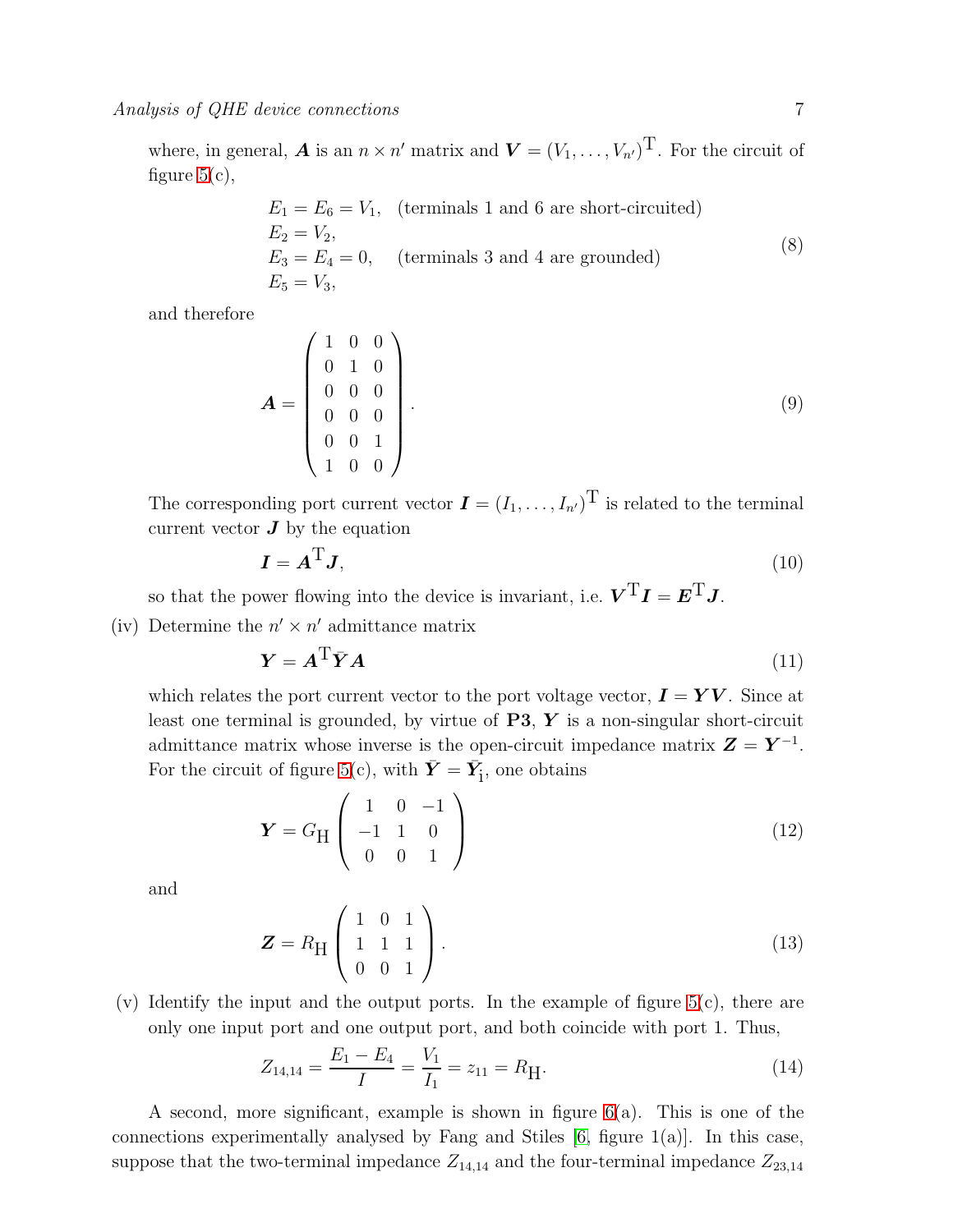

<span id="page-7-0"></span>Figure 6. Example of single-device connection.

are to be determined. In particular, for  $Z_{14,14}$ , Fang and Stiles measured the value  $Z_{14,14} \approx 3R_{\text{H}}$  (within few parts in 10<sup>4</sup>).

In figure [6\(](#page-7-0)b), following the method described above, we have grounded one of the terminals (terminal 4, again, to have one input port only) and we have defined  $V_1, V_2, V_3$ as port voltages. Thus

$$
E_1 = V_1,
$$
  
\n
$$
E_2 = E_6 = V_2,
$$
 (terminals 2 and 6 are short-circuited)  
\n
$$
E_3 = E_5 = V_3,
$$
 (terminals 3 and 5 are short-circuited)  
\n
$$
E_4 = 0,
$$
 (terminal 4 is grounded) (15)

and

$$
\mathbf{A} = \begin{pmatrix} 1 & 0 & 0 \\ 0 & 1 & 0 \\ 0 & 0 & 1 \\ 0 & 0 & 0 \\ 0 & 1 & 0 \end{pmatrix} . \tag{16}
$$

The short-circuit admittance matrix and the open-circuit impedance matrix are respectively

$$
\mathbf{Y} = G_{\rm H} \begin{pmatrix} 1 & -1 & 0 \\ -1 & 2 & -1 \\ 0 & -1 & 2 \end{pmatrix} \tag{17}
$$

and

$$
\mathbf{Z} = R_{\rm H} \begin{pmatrix} 3 & 2 & 1 \\ 2 & 2 & 1 \\ 1 & 1 & 1 \end{pmatrix} . \tag{18}
$$

Then, to determine  $Z_{14,14}$ : i) inject a current between terminals 1 and 4, i.e. in port 1, which is considered as an input port; and ii) determine the voltage across terminals 3 and 4, i.e. across port 1, which is also considered as an output port. Hence

$$
Z_{14,14} = \frac{V_1}{I_1} = z_{11} = 3R_{\text{H}},\tag{19}
$$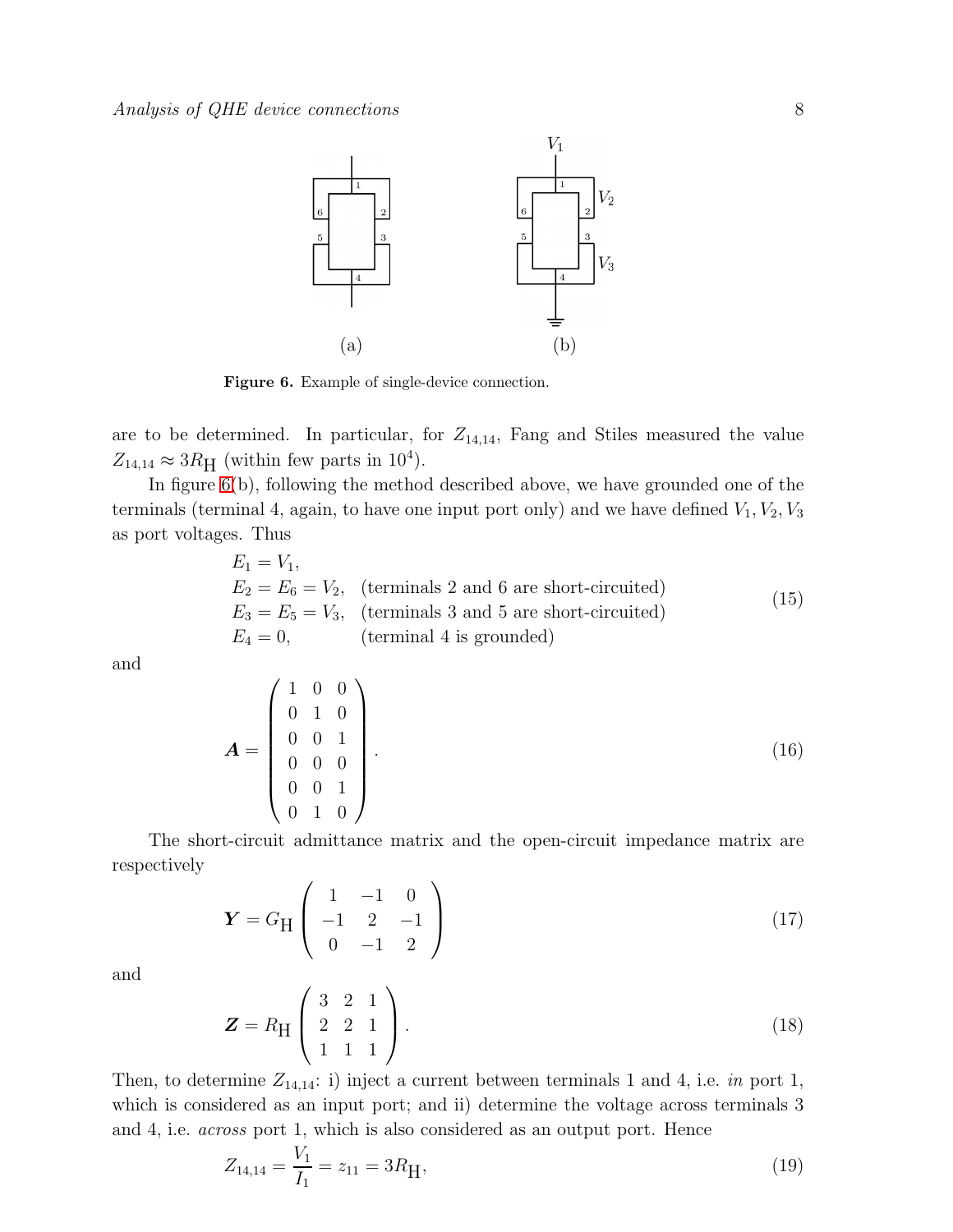Analysis of QHE device connections 9



<span id="page-8-0"></span>**Figure 7.** Non ideal QHE device DC equivalent circuit: contact resistances  $\epsilon_m r$  $(m = 1, \ldots, n)$  have been added in series to each terminal.

which is in agreement with the value given in [\[6\]](#page-11-2). Moreover, to determine  $Z_{23,14}$ : i) inject a current between terminals 1 and 4, i.e. in port 1, which is considered as an input port; and ii) determine the voltage across terminals 2 and 3, i.e. across port 2 and 3, which are considered as output ports. Hence

$$
Z_{23,14} = \frac{V_2 - V_3}{I_1} = \frac{V_2}{I_1} - \frac{V_3}{I_1} = z_{21} - z_{31} = R_{\text{H}}.
$$
\n
$$
(20)
$$

# 5. Modelling the contact resistances

In the equivalent circuit of figure [7,](#page-8-0) a contact resistance  $\epsilon_m r$  has been added in series to each terminal. Applying KVL to nodes  $m-1$ ,  $(m-1)^{\lozenge}$ ,  $m^{\lozenge}$  and m yields

$$
-\frac{\epsilon_{m-1}}{2}J_{m-1} + \left(1 + \frac{\epsilon_m}{2}\right)J_m = G_H(E_m - E_{m-1}), \qquad m = 1, \ldots, n. (21)
$$

In matrix form, the above set of equations can be written as

$$
DJ = \bar{Y}_1 E \tag{22}
$$

or

<span id="page-8-1"></span>
$$
\mathbf{J} = \mathbf{D}^{-1} \bar{\mathbf{Y}}_{\mathbf{i}} \mathbf{E},\tag{23}
$$

where  $\bar{Y}_i$  is given by [\(6\)](#page-5-2) and

<span id="page-8-2"></span>
$$
\mathbf{D} = \begin{pmatrix} 1 + \epsilon_1/2 & 0 & \cdots & 0 & -\epsilon_n/2 \\ -\epsilon_1/2 & 1 + \epsilon_2/2 & 0 & 0 \\ \vdots & -\epsilon_2/2 & 1 + \epsilon_3/2 & \ddots & \vdots \\ 0 & \cdots & \cdots & 0 \\ 0 & 0 & \cdots & -\epsilon_{n-1}/2 & 1 + \epsilon_n/2 \end{pmatrix}
$$
 (24)

Because of [\(23\)](#page-8-1), the indefinite admittance matrix for the circuit of figure [7](#page-8-0) is

<span id="page-8-3"></span>
$$
\bar{Y} = D^{-1}\bar{Y}_i. \tag{25}
$$

Actually, in analytical calculations,  $D^{-1}$  need not to be evaluated in full. In fact, since  $\bf{D}$  is typically very close to the identity matrix (cf. equation [\(24\)](#page-8-2)), a Taylor series expansion of  $D^{-1}$  up to the appropriate order in  $\epsilon_1, \ldots, \epsilon_n$  might be sufficient in most cases.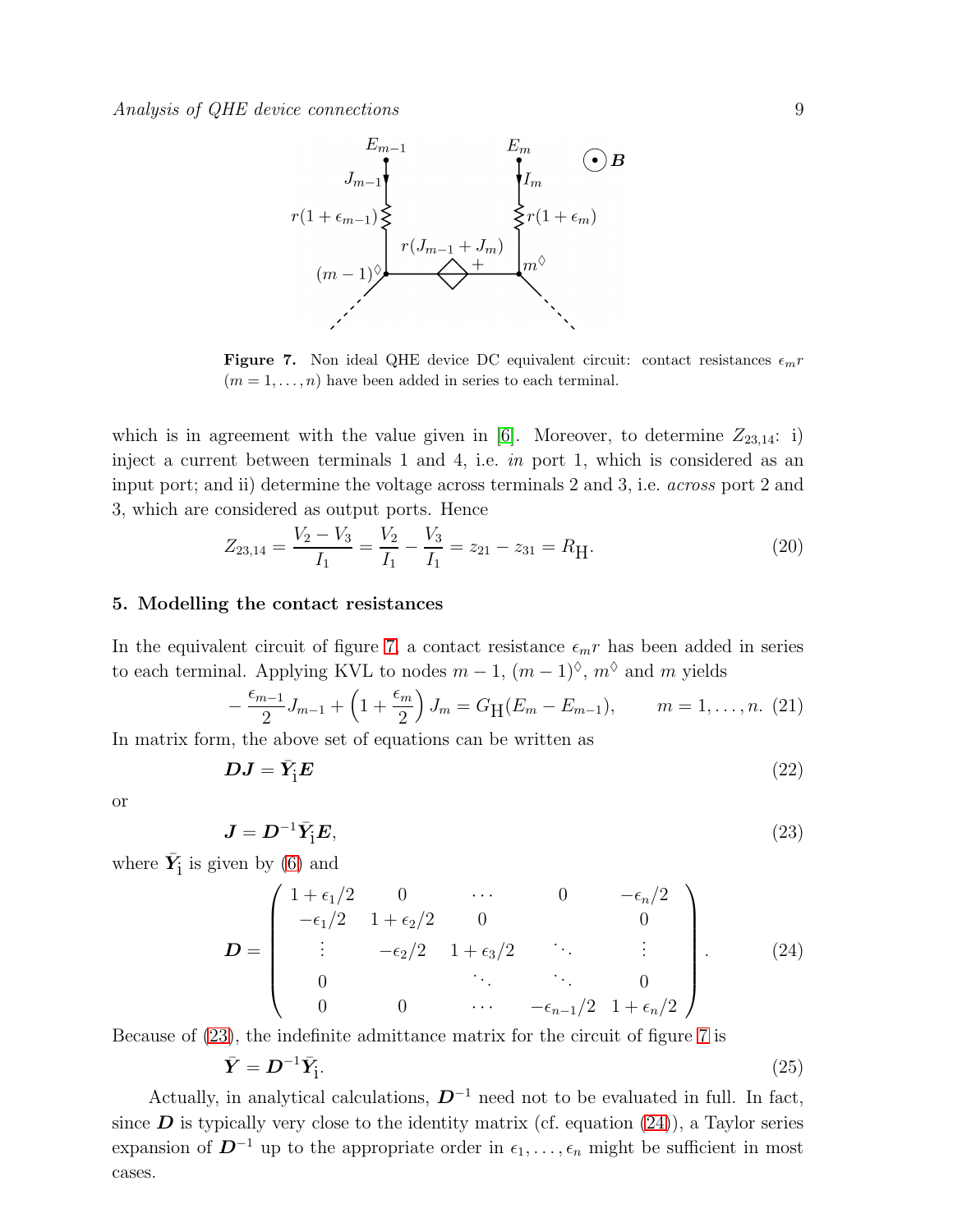| Connection<br>schematics                                               | Port voltages                                                   | $\boldsymbol{A}$                                                              | Measured<br>impedance | Ideal<br>value | Relative error                                                                                                                       | Ref.         |
|------------------------------------------------------------------------|-----------------------------------------------------------------|-------------------------------------------------------------------------------|-----------------------|----------------|--------------------------------------------------------------------------------------------------------------------------------------|--------------|
| $\mathbf{1}$<br>$\overline{2}$<br>3<br>5                               | $V_1$<br>$\mathcal{V}_3$<br>$\scriptstyle{V_2}$                 | (100)<br>010<br>000<br>$0\,0\,1$<br>100<br>010<br>000<br>001/                 |                       |                | $Z_{24,13}$ $\frac{R_{\text{H}}}{2}$ $\frac{(\epsilon_1 - \epsilon_5)(\epsilon_2 - \epsilon_6)}{16}$ [2, eq. (17)]<br>$\frac{1}{16}$ |              |
| $\,$ 8 $\,$<br>$\overline{\tau}$<br>3<br>$\,$ 6<br>$\overline{4}$<br>5 | $ V_1 $<br>$V_5$<br>$V_2$<br>$\ensuremath{V_4}\xspace$<br>$V_3$ | $\binom{10000}{01000}$<br>00000<br>00100<br>00000<br>00010<br>10000<br>00001/ | $Z_{15,15}$           | $R_{\rm H}$    | $\frac{\epsilon_1\epsilon_7+\epsilon_3\epsilon_5}{4}$                                                                                | [3, eq. (7)] |
| 1<br>8<br>$\bar{\tau}$<br>3<br>$\overline{6}$<br>5                     | $V_1$<br>$V_2$<br>$V_3$<br>$V_5$                                | (10000)<br>01000<br>00100<br>00010<br>00000<br>00001<br>00100<br>00010        | $Z_{26,15}$           |                | $2R_{\rm H}$ $-\frac{(\epsilon_3+\epsilon_7)(\epsilon_4+\epsilon_8)}{16}$ [2, eq. (13)]                                              |              |

<span id="page-9-0"></span>Table 1. Examples of single device connections (see text for explanation).

#### 6. Examples: single device connections

In this section we analyse the effect of contact resistances on several examples of single device connections (table [1,](#page-9-0) first column). These examples, which were already analysed using other methods by Delahaye  $[2]$  and by Jeffery *et al.* [\[3\]](#page-10-2), have been chosen for their practical interest. For each connection, the second column of table [1](#page-9-0) shows a suitable choice of port voltages and the third column shows the corresponding matrix A.

Taking into account equations [\(11\)](#page-6-0) and [\(25\)](#page-8-3), for each connection we have determined the short-circuit admittance matrix  $\bm{Y} = \bm{A}^{\text{T}}\bm{D}^{-1}\bar{\bm{Y}}_{\!\!1}\bm{A}$  and the open-circuit impedance matrix  $\mathbf{Z} = \mathbf{Y}^{-1}$ . From  $\mathbf{Z}$  it is then easy to determine the ideal values of the measured impedances and the relative errors due to the contact resistances. These results are shown in table [1,](#page-9-0) and references are given for comparison.

# 7. Examples: multiple device connections

Two unconnected multiterminal elements,  $\mathcal{N}_A$  with  $n_A$  terminals and  $\mathcal{N}_B$  with  $n_B$ terminals, can be considered as a single multiterminal element with  $n_A + n_B$  terminals. Since there is no connection between the two elements,  $\bar{y}_{ij} = 0$  unless terminals i and j belong to the same element. The indefinite admittance matrix of  $\mathcal{N}_A \cup \mathcal{N}_B$  is thus a block diagonal matrix where the non-zero blocks are the indefinite admittance matrices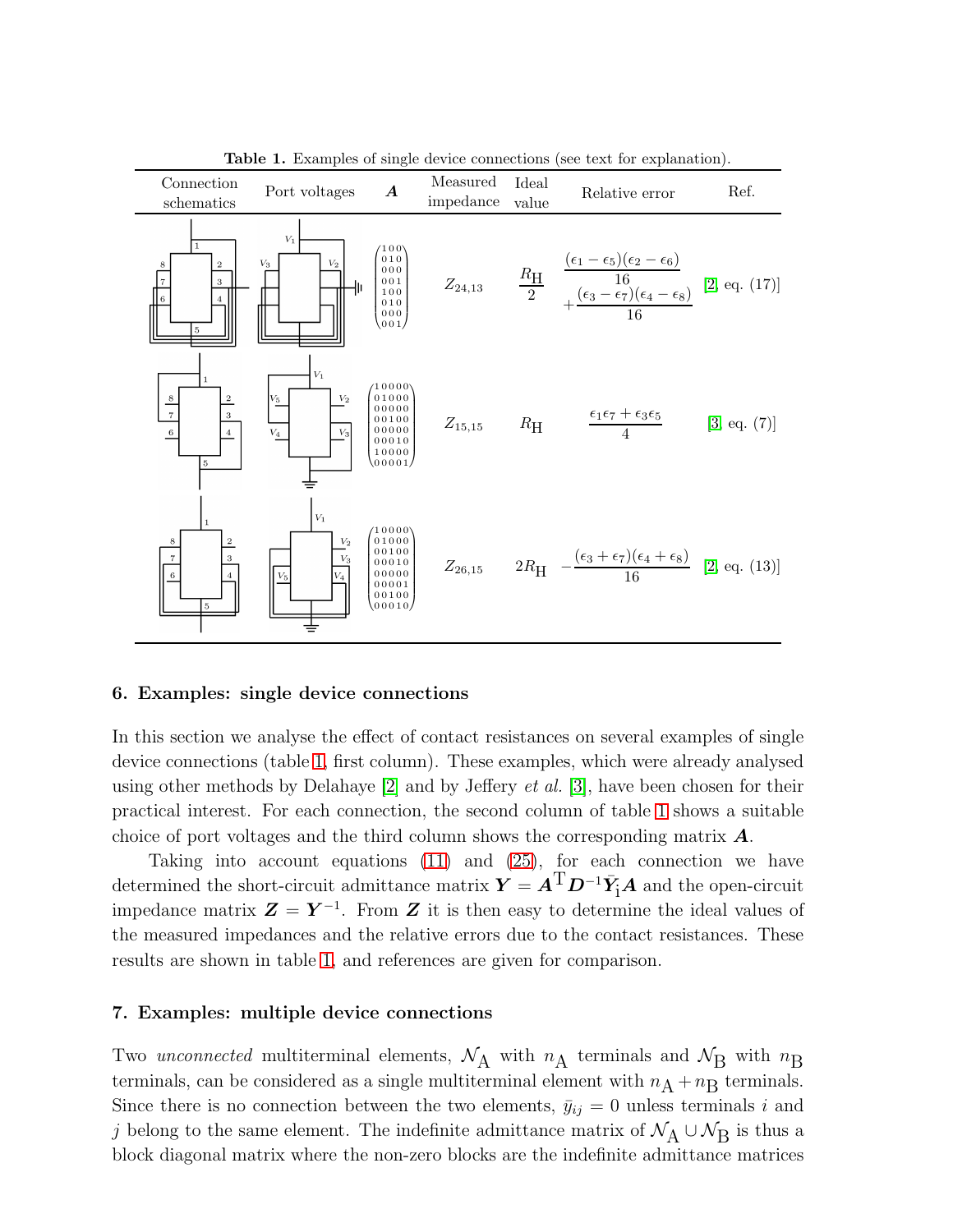of  $\mathcal{N}_A$  and  $\mathcal{N}_B$ , respectively. In the case of two non-ideal QHE devices, the indefinite admittance matrix is then

$$
\bar{Y} = \left(\begin{array}{cc} \mathbf{D}_{\mathrm{A}}^{-1} \bar{Y}_{\mathrm{i}} & 0\\ 0 & \mathbf{D}_{\mathrm{B}}^{-1} \bar{Y}_{\mathrm{i}} \end{array}\right),\tag{26}
$$

where, for each device,  $\mathbf{D}_{\rm A}$  and  $\mathbf{D}_{\rm B}$  are given by [\(24\)](#page-8-2).

Given the matrix above, connections between two or more QHE devices can be treated following the same method described in section [4](#page-5-0) for single-device connections. In particular, it is then easy to obtain the results determined by Delahaye in [\[2\]](#page-10-1) for multiple-series and multiple-parallel connections and to experiment with new configurations.

## 8. Conclusions

We have described a method to model the electrical behaviour of one, or several, multiterminal QHE devices with complex external connections. The indefinite admittance matrix of the ideal unconnected device, a matrix representing the contact resistances and a matrix representing the external connections, all enter a simple matrix expression from which the two-terminal and four-terminal impedances of interest can be determined.

As examples of application, the method has been applied to connection schemes in the dc regime of practical interest for primary metrology, already analysed in other papers.

Formally, the method is valid also in the ac regime; however, the practical application requires to model the ac behaviour of connections, and parasitic parameters at the device level, and will be the subject of future investigations.

## Acknowledgments

The authors are grateful to Stefano Grivet-Talocia, Politecnico di Torino, for pointing out the existence of the indefinite admittance matrix, and are indebted with Jürgen Schurr, PTB Braunschweig (Germany): we performed together experimental testing of Fang's configurations and had many discussions on the subject.

# <span id="page-10-0"></span>References

- [1] B. Jeckelmann and B. Jeanneret. The quantum Hall effect as an electrical resistance standard. In The Quantum Hall Effect, volume 45 of Progress in Mathematical Physics, pages 55–131. Birkhäuser Basel, 2005.
- <span id="page-10-1"></span>[2] F. Delahaye. Series and parallel connection of multiterminal quantum Hall-effect devices. J. Appl. Phys., 73:7914–7920, 1993.
- <span id="page-10-2"></span>[3] A. Jeffery, R. E. Elmquist, and M. E. Cage. Precision tests of a quantum Hall effect device DC equivalent circuit using double-series and triple-series connections. J. Res. Natl. Inst. Stand. Technol., 100:677–685, 1995.